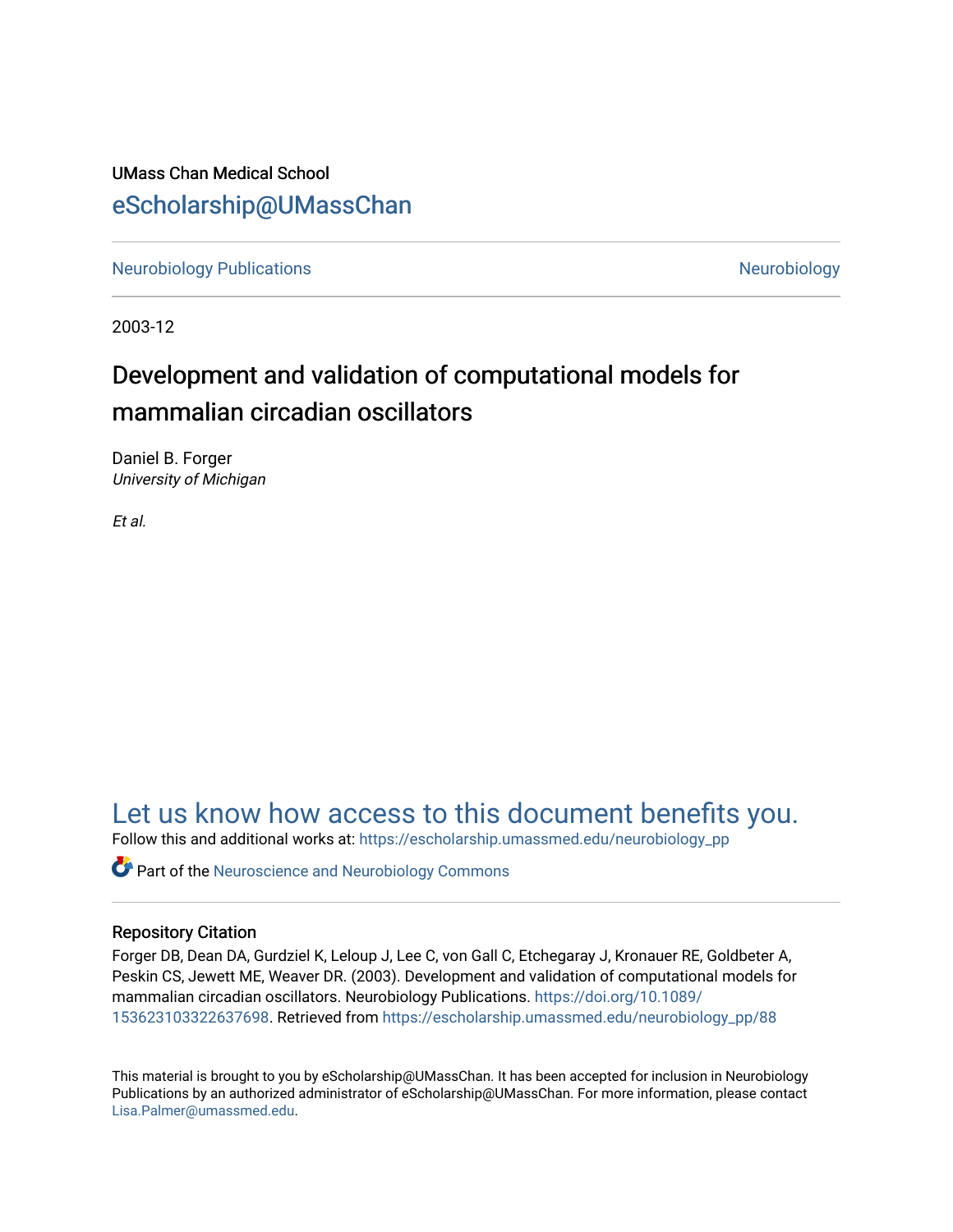# Development and Validation of Computational Models for Mammalian Circadian Oscillators

# **DANIEL B. FORGER,<sup>1</sup> DENNIS A. DEAN II,<sup>2</sup> KATHERINE GURDZIEL,<sup>2</sup> JEAN-CHRISTOPHE LELOUP,<sup>3</sup> CHOOGON LEE,<sup>4</sup> CHARLOTTE VON GALL,<sup>4</sup> JEAN-PIERRE ETCHEGARAY,<sup>4</sup> RICHARD E. KRONAUER,<sup>2</sup> ALBERT GOLDBETER,<sup>3</sup> CHARLES S. PESKIN,1,5 MEGAN E. JEWETT,<sup>2</sup> and DAVID R. WEAVER<sup>4</sup>**

# **ABSTRACT**

**Circadian rhythms are endogenous rhythms with a cycle length of approximately 24 h. Rhythmic production of specific proteins within pacemaker structures is the basis for these physiological and behavioral rhythms. Prior work on mathematical modeling of molecular circadian oscillators has focused on the fruit fly,** *Drosophila melanogaster***. Recently, great advances have been made in our understanding of the molecular basis of circadian rhythms in mammals. Mathematical models of the mammalian circadian oscillator are needed to piece together diverse data, predict experimental results, and help us understand the clock as a whole. Our objectives are to develop mathematical models of the mammalian circadian oscillator, generate and test predictions from these models, gather information on the parameters needed for model development, integrate the molecular model with an existing model of the influence of light and rhythmicity on human performance, and make models available in BioSpice so that they can be easily used by the general community. Two new mammalian models have been developed, and experimental data are summarized. These studies have the potential to lead to new strategies for resetting the circadian clock. Manipulations of the circadian clock can be used to optimize performance by promoting alertness and physiological synchronization.**

### **INTRODUCTION**

THE MAMMALIAN CIRCADIAN TIMING SYSTEM is responsible for the regulation of approximately 24-h rhythmicity in many physiological functions. The objective of this effort is to understand this system biomicity in many physiological functions. The objective of this effort is to understand this system biologically and to model it mathematically, leading to the generation of experimentally testable hypotheses

<sup>1</sup>Courant Institute, New York University, New York, New York.

<sup>&</sup>lt;sup>2</sup>Biomathematical Modeling Unit, Division of Sleep Medicine, Brigham & Women's Hospital and Harvard Medical School, Boston, Massachusetts.

 $3$ Unité de Chronobiologique Théorique, Université Libre de Bruxelles, Brussels, Belgium.

<sup>4</sup>Department of Neurobiology, University of Massachusetts Medical School, Worcester, Massachusetts.

<sup>5</sup>Center for Neural Science, New York University, New York, New York.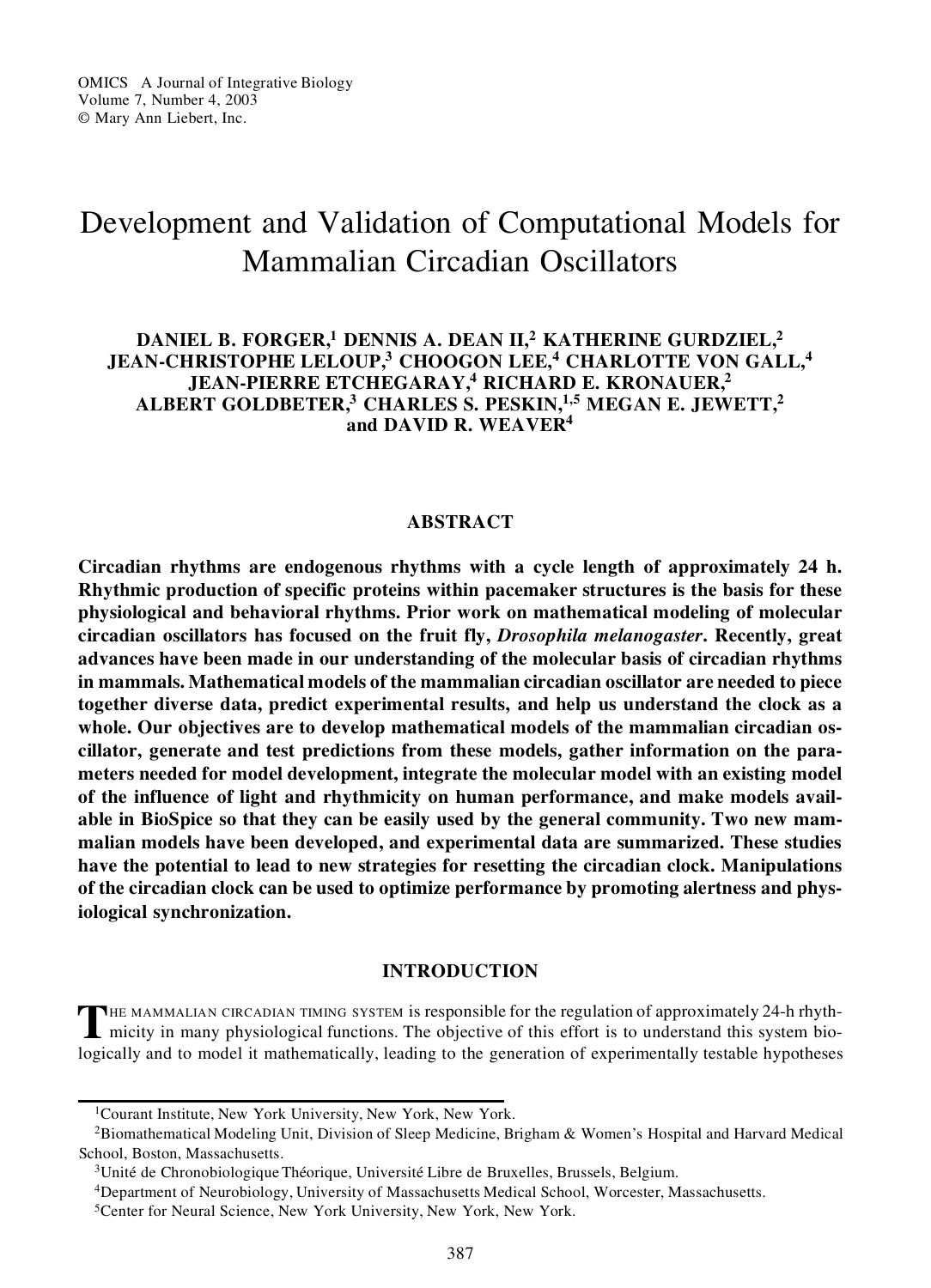and the potential for development of strategies to manipulate the circadian pacemaker. Our work focuses on the 24-h biochemical oscillations that occur within individual cells. The suprachiasmatic nuclei (SCN) of the anterior hypothalamus contain the master circadian pacemaker in mammals. Long-term recordings of electrical activity rhythms from SCN neurons indicate that individual cells can maintain circadian timekeeping (Herzog et al., 1998; Liu et al., 1997; Welsh et al., 1995). Furthermore, mutations that influence rhythmicity in the whole animal have a corresponding effect on individual "clock cells" *in vitro* (Herzog et al., 1998; Liu et al., 1997). Thus, in terms of fundamental brain mechanisms, the circadian system is among the most tractable models for providing a complete understanding of the cellular and molecular events connecting genes to behavior. A second focus of investigation is identification of the biological mechanisms by which light influences the mammalian circadian clock, and incorporation of the influence of light into our mathematic models. We also intend to compare the influence of light in the molecular model with our existing model of the influence of light and rhythmicity on human performance.

# *Basics of circadian rhythms*

Numerous aspects of physiology and behavior vary over the course of the 24-h day. The most widely appreciated daily rhythm is the sleep-wake cycle. Fluctuations in alertness, sleep latency, and other functions occur with a cycle length of approximately 24 h. These fluctuations persist even in the absence of sleep, or in experimental protocols where sleep is allowed but is distributed evenly (in brief segments) over the 24-h cycle.

A second, widely appreciated aspect of rhythmicity is revealed by the phenomenon called "jet lag." After flight across several time zones, there is often a period of several days during which the individual is "out of synch" with their environment. During this period, there is a discrepancy between the body's biological time and the actual local time. A period of several days of re-adjustment follows, characterized by altered sleep-wake cycles and numerous (but minor) physiological and psychological complaints. After several days in the new environment, the body becomes resynchronized to the local environment. Unfortunately, this often occurs just in time for the return trip home.

The body "knows what time it is" as a result of a biological timekeeping system. This system can be thought of as consisting of a pacemaker (or clock), along with the input pathways that allow information to reach it, and the output pathways that lead to overt rhythms in physiology and behavior (Fig. 1). A critical defining feature of circadian rhythms is that rhythmicity persists with a cycle length of approximately (*circa*) one day (*diem*, thus the term circadian), even in constant environmental conditions. A second feature is that the clock mechanism can be reset by environmental stimuli. Light is the most effective agent for synchronizing the circadian clock to the 24-h day in most species.

While rhythms in physiology and behavior are often studied at the whole-organism or tissue level, the underlying circadian oscillatory machinery can reside within individual cells. Indeed, circadian rhythms have been described in unicellular organisms, including cyanobacteria (Dunlap et al., 1999) and in individual neurons isolated from the mammalian SCN (Herzog et al., 1998; Liu et al., 1997; Welsh et al., 1995). While the master clock regulating behavior is located in the SCN of the anterior hypothalamus (Reppert and Weaver, 2002), there are also circadian oscillators in other tissues (Abe et al., 2002; Balsalobre et al., 1998; Reppert and Weaver, 2002; Yagita et al., 2000; Yamazaki et al., 2000; Zylka et al., 1998). The same genes involved in the intracellular SCN clock mechanism are rhythmically expressed in other brain areas and in peripheral organs, both *in vivo* and *in vitro*. These extra-SCN oscillators apparently can sustain 24-h oscillations for only a few days without input from the SCN, while SCN oscillations persist for weeks to months in cells and tissues *in vitro* (Abe et al., 2002; Balsalobre et al., 1998; Yamazaki et al., 2000). The SCN synchronizes the timing of extra-SCN ("peripheral" or "slave") oscillators (for review, see Schibler et al., 2003). Synchronized slave oscillators, in turn, regulate local (tissue-specific) rhythms in physiology and behavior. From an experimental viewpoint, the existence of peripheral oscillators allows us to characterize molecular rhythms in normal and mutant mice using peripheral tissues (e.g., liver, skeletal muscle, and cell lines) that are much more abundant than the very small SCN. We have made extensive use of peripheral tissues as a surrogate for the SCN, with the belief that the molecular components of the intracellular feedback loops are similar across tissues.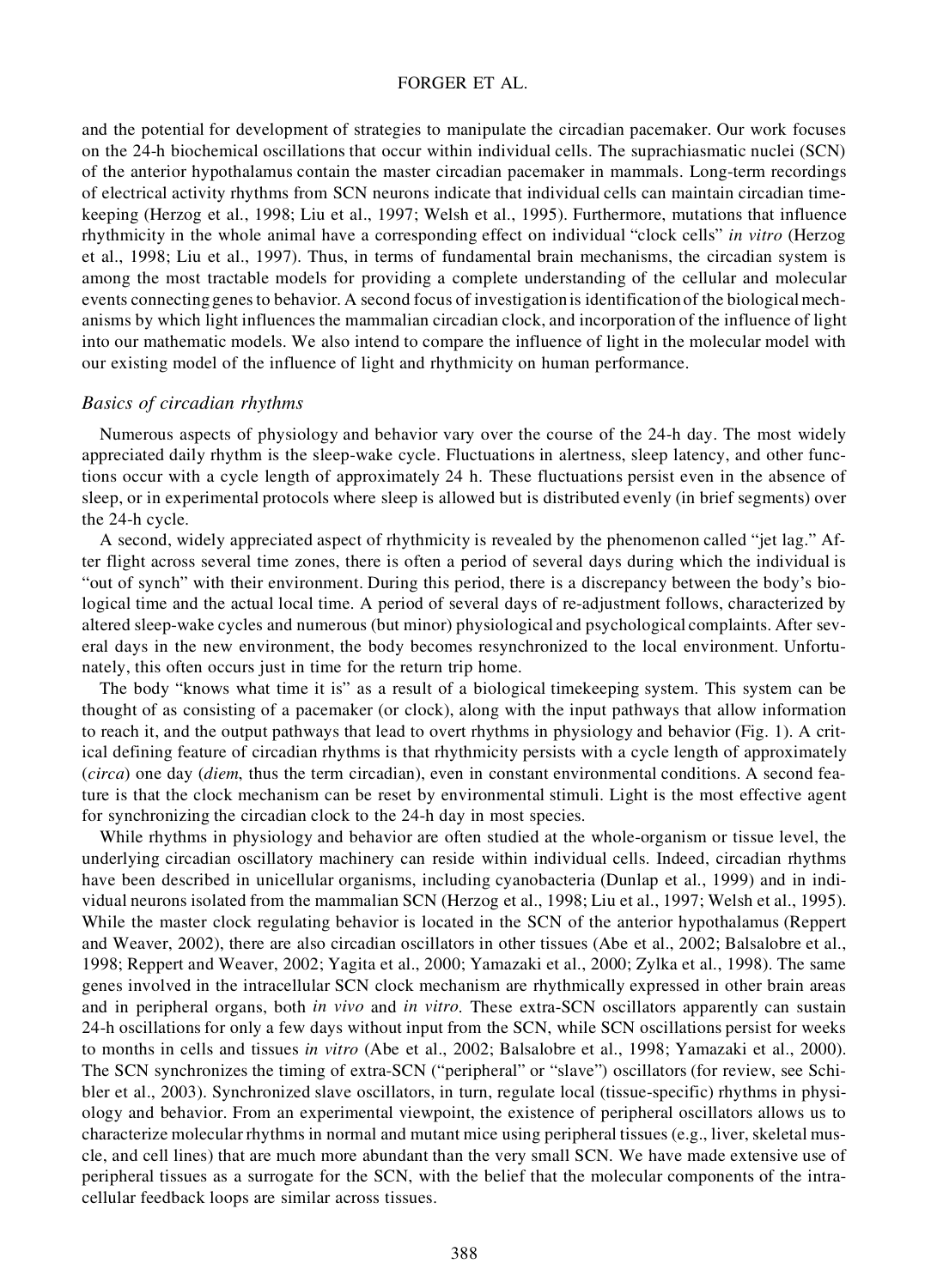

**FIG. 1.** Critical features of circadian rhythms, illustrated by mouse locomotor activity. Activity of a mouse in a wheel in its cage is represented by vertical deflections (bars) on each horizontal line. The horizontal lines represent 48 h of continuous recording; data are "double-plotted," with day 2 of data being shown both to the right and below day 1. Note that running wheel activity occurs at night in mice housed in a light-dark cycle (LD, light cycle shown across the top of the panel, with light period indicated by the open portion of the bar). When the animal is placed into constant darkness (DD), it continues to express rhythmicity of behavior, but with a cycle length of less than 24 h. Thus, rhythms are regulated by an endogenous system and are not simply a passive response to environment. However, light is a critical stimulus for synchronizing the endogenous rhythmicity to environmental conditions. The circadian timing system regulates rhythmicity in many aspects of physiology and behavior. (Modified from Bae et al., 2001.)

#### *Molecular basis of the mammalian circadian clock*

At the molecular level, circadian oscillations are based on the rhythmic expression of clock genes. The intracellular clock mechanism in the mouse SCN is based primarily on a transcriptional-translational negative feedback loop (Figs. 2 and 3). Molecular elements that comprise this system in mammals have been identified recently (Fig. 3). Two basic helix-loop-helix (bHLH)/PAS-containing transcription factors, CLOCK and BMAL1 (MOP3) provide the basic drive to the system by activating transcription of negative regulators through E box enhancer elements (Bunger et al., 2000; Gekakis et al., 1998; Hogenesch et al., 1998; Jin et al., 1999; King et al., 1997; Vitaterna et al., 1994). CLOCK:BMAL1 heterodimers drive transcription of three *Period* genes (*mPer1-3*) and two *Cryptochrome* genes (*mCry1-2*) (Reppert and Weaver, 2002). mPER and mCRY proteins form complexes, translocate to the nucleus, and interact with CLOCK:BMAL1 heterodimers to inhibit transcription, closing the feedback loop (Kume et al., 1999; Lee et al., 2001; van der Horst et al., 1999; Vitaterna et al., 1999).

Analysis of mice with targeted disruption of the circadian-relevant genes described above reveals the importance of these genes in circadian rhythmicity (Fig. 3; for review, see Reppert and Weaver 2002). Mutations leading to transcriptionally non-functional CLOCK or BMAL1 leads to loss of rhythmicity in constant darkness. While the *Drosophila* cryptochrome homolog functions as a circadian photoreceptor, mouse mCRY1 and mCRY2 are redundant, and are essential components of the negative limb of the clock feedback loop (van der Horst et al., 1999; Vitaterna et al., 1999). Mice deficient in either mPER1 or mPER2 have altered period length and delayed loss of rhythmicity following transfer to constant darkness, while mice lacking both mPER1 and mPER2 show a more severe phenotype, immediate arrhythmicity on placement in constant conditions (Bae et al., 2001; Zheng et al., 2001). mPER3 does not have a critical role in the maintenance of the core clock feedback loops (Bae et al., 2001; Shearman et al., 2000a).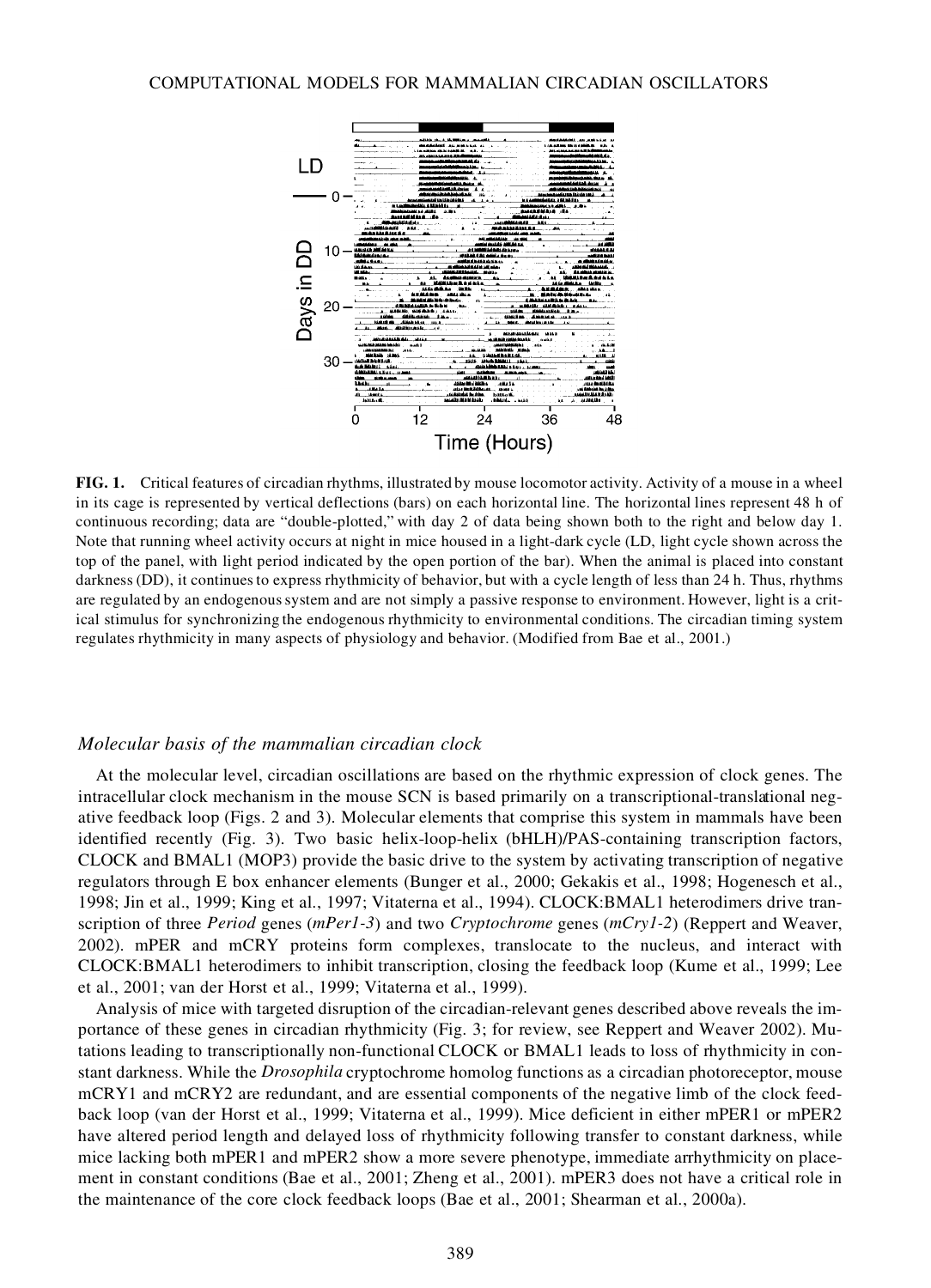

**FIG. 2.** Schematic representation of the intracellular circadian clock in mammals. CLOCK and BMAL1 dimerize and drive transcription of *mPer1*, *mPer2*, *mCry1*, and *mCry2* through E box elements. These transcripts are then translated to proteins that are phosphorylated (by casein kinase), dimerize, and enter the nucleus. These large multiprotein com plexes then interact with promoter-bound CLOCK:BMAL1 heterodimers to turn off transcription. A feedback loop involving the rhythmic regulation of *Bmal1*, through activity of the repressor, REVERB-alpha, is not shown. (Adapted from Reppert and Weaver, 2002.)

A "positive loop" regulates the rhythmic expression of *Bmal1* (Preitner et al., 2002; Shearman et al., 2000b). *Bmal1* RNA levels are rhythmic, and the rhythms are in antiphase to those for the *mPer* and *mCry* genes. Rhythmic *Bmal1* transcription is due to rhythmic repression by REVERB-alpha (Preitner et al., 2002; Ueda et al., 2002). RevErb-alpha RNA is regulated through E box elements, and has a phase of production similar to that of *mPers* and *mCrys.* mPER2 may also play a role in stimulating *Bmal1* expression (Shearman et al., 2000b; Zheng et al., 1999). This positive feedback loop regulating the expression of *Bmal1* appears to be less important than the negative feedback loop in the mammalian system. Studies of REVERBalpha–deficient mice reveal that *Bmal1* RNA levels in the SCN are constantly high and not rhythmic, consistent with the proposal that rhythmically produced REVERB-alpha normally acts to repress *Bmal1* transcription (Preitner et al., 2002). Nevertheless, REVERB-alpha–deficient mice maintain circadian locomotor activity rhythms in constant conditions, indicating that rhythmic *Bmal1* expression is not necessary for circadian clock function. We have extended this observation in several ways.

#### *Models of molecular circadian oscillators*

Previous work on mathematical modeling of molecular circadian oscillators has focused on *Drosophila* (Goldbeter, 1995; Leloup and Goldbeter, 1998, 1999; Smolen et al., 2001, 2002; Tyson et al., 1999; Ueda et al., 2001). From a biological perspective, homologs of most of the genes involved in the mammalian cir-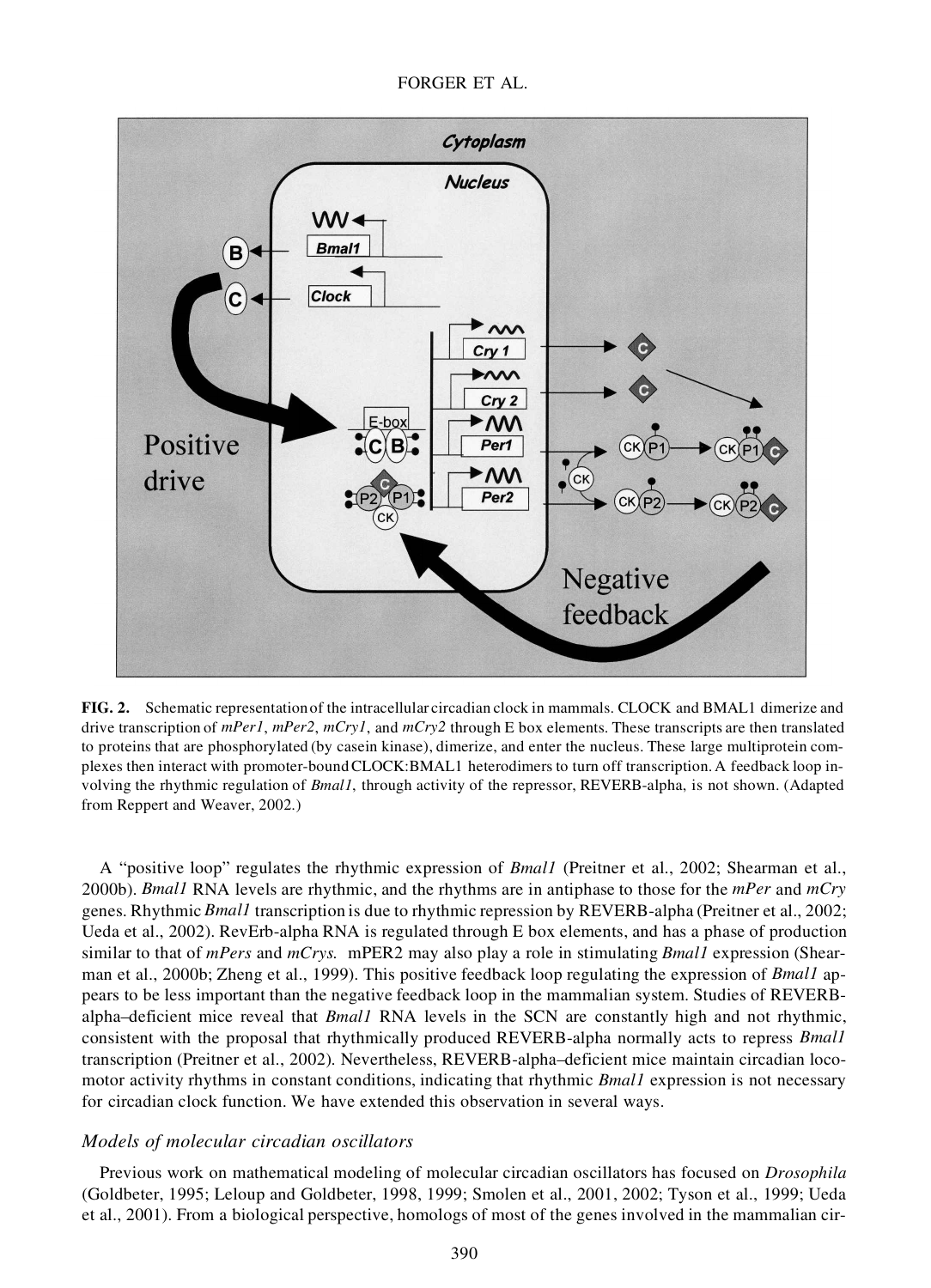| Protein                                                  | Features                      | Gene                                       | Type                              | <b>Behavioral Phenotype</b>                                                          |
|----------------------------------------------------------|-------------------------------|--------------------------------------------|-----------------------------------|--------------------------------------------------------------------------------------|
| <b>CLOCK</b>                                             | bHLH<br>Q-rich<br>PAS         | Clock                                      | Deletion                          | Long period to arrhythmic                                                            |
| MOP4<br><b>BMAL1</b><br>MOP <sub>9</sub>                 | bHLH<br>PAS                   | <i>BMAL1</i>                               | Null                              | Arrhythmic                                                                           |
| PER <sub>1</sub><br>PER <sub>2</sub><br>PER <sub>3</sub> | PAS                           | Perl<br>Per <sub>2</sub><br>Per3<br>Per1/2 | Null<br>Null<br>Null<br>Null/Null | Var. period to arrhythmic<br>Var. period to arrhythmic<br>Short period<br>Arrhythmic |
| CRY <sub>1</sub><br>CRY <sub>2</sub>                     | Flavin<br>Pterin              | Cryl<br>Cry2<br>Cryl/2                     | Null<br>Null<br>Null/Null         | Short period<br>Long period<br>Arrhythmic                                            |
| $CKI\epsilon$<br>$CKI\delta$                             | Catalytic<br>ATP Binding Tail | $CKI\epsilon$<br>$CKI\delta$               | Missense<br>Not Done              | Short period ( <i>tau</i> hamster)<br>Unknown                                        |

Clock Gene Mutations

**FIG. 3.** Molecular components of the mammalian circadian clockwork. (**Left**) Four families of proteins are known to be important for circadian rhythms in mammals. Within the basic helix-loop-helix-PAS family, CLOCK and BMAL1 are most important for behavioral rhythms, while their close homologs, MOP4 (also called NPAS2) and MOP9 (also called BMAL2) appear less important within the central clock. The *Period* gene family has three members, *mPer1*, *mPer2*, and *mPer3*. The *Cryptochrome* family has two members, *mCry1* and *mCry2*. Two casein kinases, CK1 epsilon and CK1 delta, are capable of phosphorylating PER proteins as well as other circadian proteins. Signature structural domains for each gene family are indicated. (**Right**) Mutations alter circadian behavioral rhythms in mice. For the *Period* and *Crytochrome* gene families, partial redundancy of function is apparent. No mutations of CK1 delta have been reported. (Adapted from Reppert and Weaver, 2002.)

cadian clockwork were first identified in the fly circadian clock, and the general core clock mechanism of interacting transcriptional feedback loops is similar between flies and mice (Reppert and Weaver, 2000; Young and Kay, 2001). There has been a shuffling of functions between the components, however, and gene duplication in mammals has increased the complexity of the mammalian feedback loops. Nevertheless, interaction between groups studying *Drosophila* and mammalian oscillators, or the mathematical models that describe them, provide fertile grounds for information transfer. Within the BioCOMP program, the Byrne group is working on *Drosophila* circadian models. Mathematical models of the *Drosophila* oscillator have provided the starting point for one mammalian model, developed with partial support from the BioCOMP program (Leloup and Goldbeter, 2003). A second, more detailed, strictly mammalian model of the mammalian circadian oscillator has been developed based, to the extent possible, on experimental data collected as a part of this research program (Forger and Peskin, 2003).

# **METHODS AND RESULTS**

# *Experimental group cumulative results*

Clock Protein Families

*Posttranslational mechanisms in the circadian clock.* While the critical structure of the circadian feedback loop is known to be a transcriptional-translational feedback loop, little was known regarding the pro-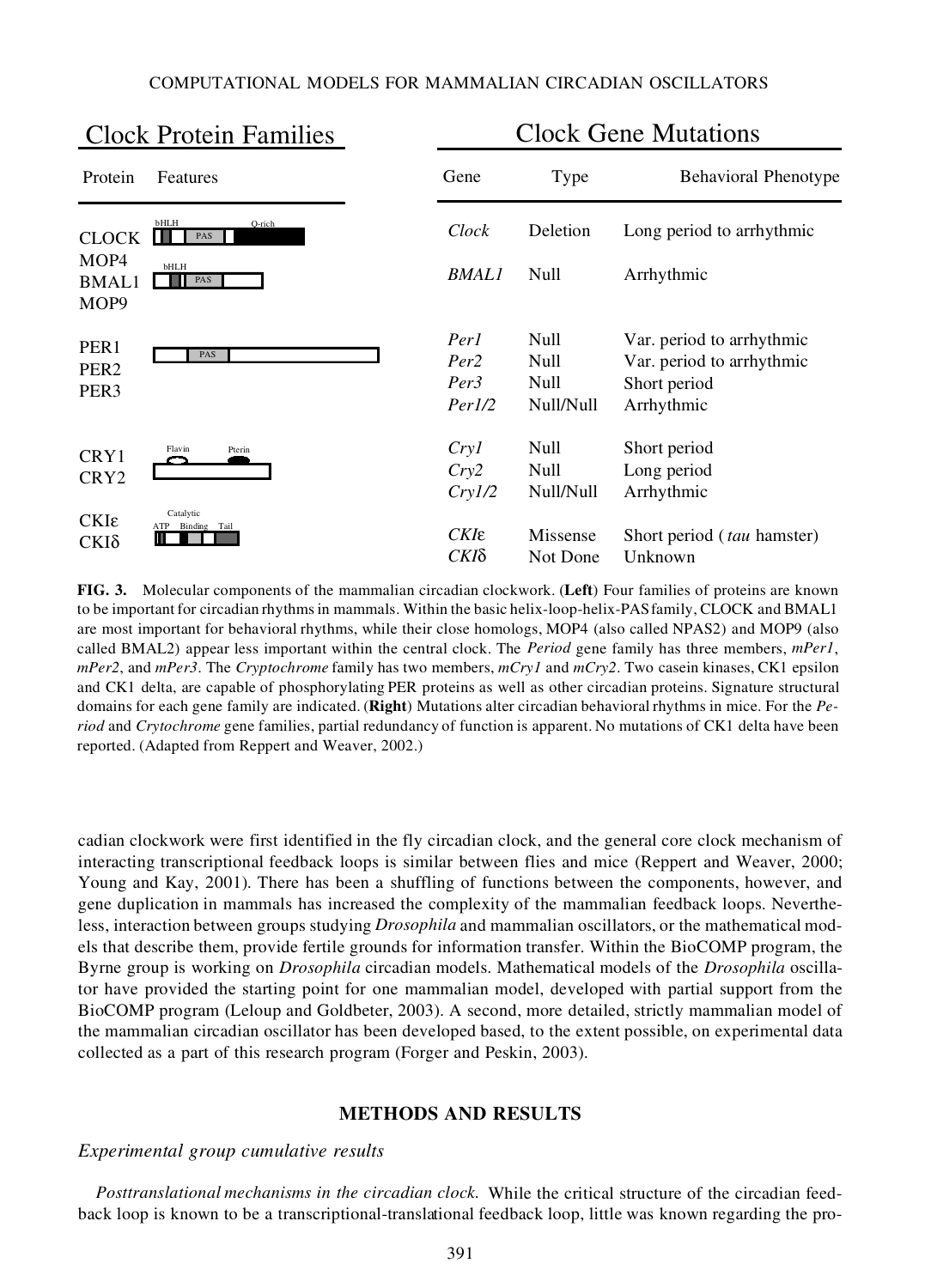teins and their post-transcriptional modifications. Efforts to characterize circadian protein rhythms have focused on liver tissue, and have required generation of specific antisera for mouse proteins (Lee et al., 2001). These antisera have been used for three types of experiments: Western blot analysis (detection of protein levels and molecular size), immunoprecipitation (isolation of protein complexes by precipitation with an antibody, then identification of co-precipitating proteins by Western blot analysis), and chromatin immunoprecipitation (isolation of chromatin fragments by precipitation with an antibody to protein bound to DNA, followed by assessment of the levels of specific DNA sequences in the precipitated material).

The analysis of circadian protein rhythms revealed several important findings (Lee et al., 2001). Absolute levels of the mCRY proteins are significantly higher than PER levels. Cellular fractionation studies reveal that mCRY is present in the cytoplasm throughout the circadian cycle. Nuclear entry of the mCRY and mPER proteins occurs simultaneously, both in liver and in SCN (Hastings et al., 1999; Lee et al., 2001), suggesting that the highly rhythmic production of mPER proteins is the key to regulating nuclear entry of the complex consisting of the negative regulators (Lee et al., 2001).

An unexpected finding was that the levels of casein kinase I epsilon exceed PER levels throughout the circadian cycle (Lee et al., 2001). This situation indicates that the enzyme is actually more abundant than its substrate.

Consistent with previous work in *Drosophila*, analysis of mouse proteins revealed temporal changes in phosphorylation state of circadian proteins, especially mPER1, mPER2, CLOCK, and BMAL1 (Lee et al., 2001). These changes in phosphorylation state (detected by alterations in electrophoretic mobility) occur coincident with changes in cellular localization and inter-molecular interactions, indicating an important role for post-translational mechanisms in clock function.

*Details of transcriptional mechanisms.* The accessibility of DNA for interaction with transcription factors is strongly influenced by the interaction of DNA and histone proteins in nucleosomes. Post-translational alterations in histone H3 and histone H4 (e.g., phosphorylation, acetylation, and methylation) at specific residues in the amino-terminal tail of these proteins are highly correlated with alterations in transcriptional activity of specific genes. In liver, a circadian rhythm in histone modification occurs at the promoters of the *mPer1, mPer2*, and *mCry1* genes (Etchegaray et al., 2003). The acetylation of histone H3 is rhythmic, and the rhythm parallels the rhythms in *mPer1* RNA levels and in RNA polymerase II binding to the promoter. The rhythmic acetylation of histone H3 is likely accompanied by other covalent modifications (e.g., histone phosphorylation and methylation) that collectively alter chromatin structure. Thus, the circadian rhythmicity in transcription appears to be regulated by a rhythm in chromatin remodeling which prepares the promoter region for the activation/inhibition cycle. The mCRY proteins may repress CLOCK:BMAL1-mediated transcription by inducing alterations in chromatin structure (e.g., disrupting a coactivator complex or recruitment of a histone deacetylase activity).

*Mechanisms of circadian entrainment in the SCN.* A critical feature of the circadian timing system is the ability to be entrained by the environmental light/dark cycle. Time-dependent responsiveness to light is a characteristic feature of circadian clocks in diverse species (Dunlap, 1999). Exposure of mice to light early in the night shifts the clock so that subsequent cycles begin at a later time. Exposure to light late in the night, in contrast, advances the circadian clock.

Several lines of evidence suggest that mPER1 and mPER2 play important roles in mediating phase-shifting responses to light (for review, see Reppert and Weaver, 2002; Bae and Weaver, 2003). Our studies of mice with disruption of *mPer* genes indicate, however, that neither mPER1 nor mPER2 is absolutely required for phase-shifting by light (Bae and Weaver, 2003). This suggests that multiple molecular pathways may be activated in response to light, and that effort should be spent on identifying these pathways. Recently, induction of DEC gene expression in the SCN in response to light has been reported (Honma et al., 2002); the functional importance of this event also should be investigated.

One alternative pathway for light-induced resetting of the circadian clock has been proposed involving rapid, light-induced destruction of BMAL1 protein. (This would be an attractive mechanism, as light-induced degradation of the TIM protein is critical for resetting of the *Drosophila* circadian pacemaker.) This proposal is based on immunoblot studies conducted with rat SCN. The studies revealed a circadian rhythm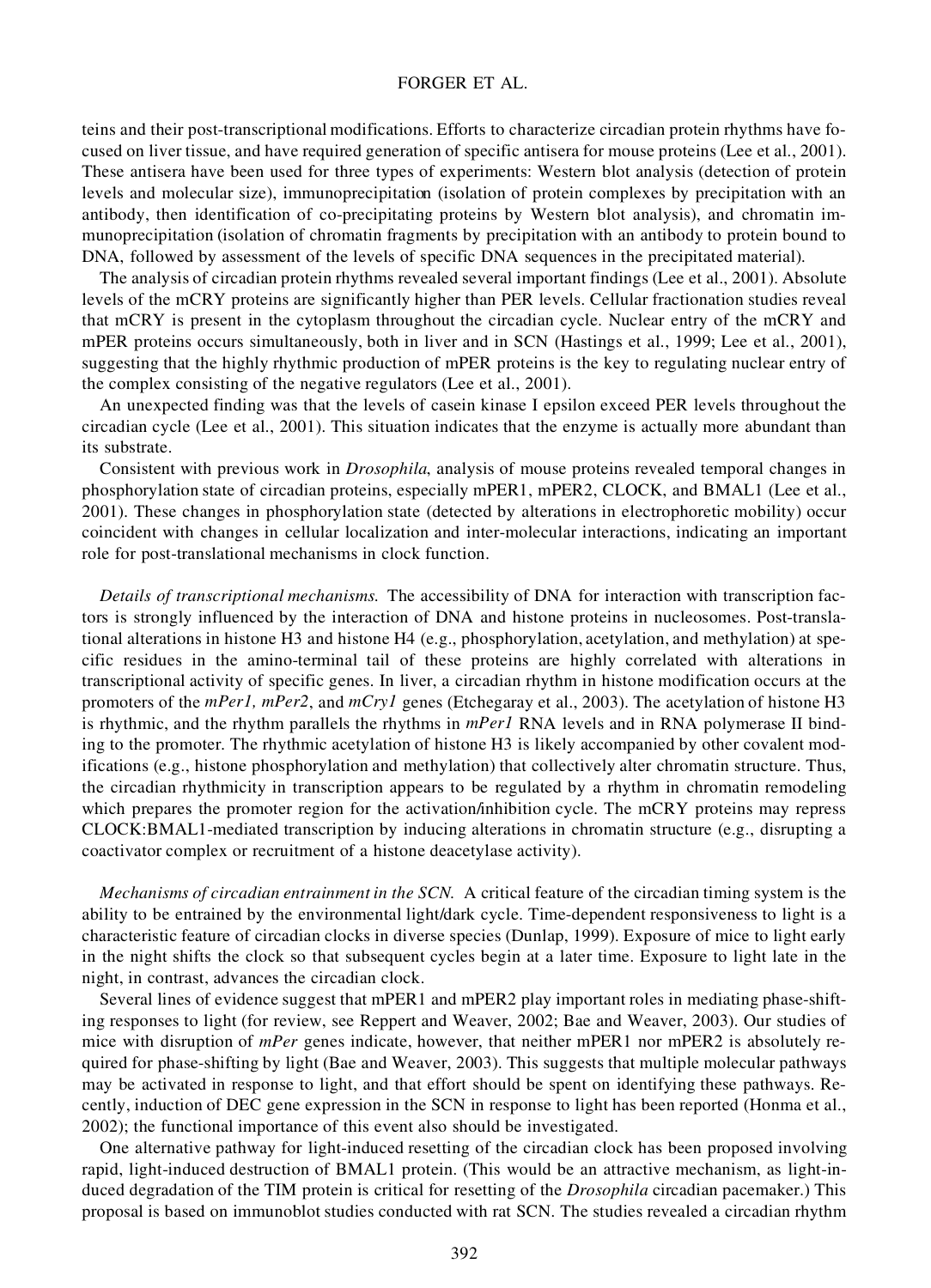#### COMPUTATIONAL MODELS FOR MAMMALIAN CIRCADIAN OSCILLATORS

in BMAL1 protein, with peak levels occurring at night, and rapid degradation of BMAL1 after exposure to light at night (Tamaru et al., 2000). We have recently reexamined this issue in mice. Our study (von Gall et al., 2003) shows that BMAL1 and CLOCK proteins are continuously expressed at high levels in the mouse SCN, supporting the hypothesis that rhythmic negative feedback plays the major role in rhythm generation in the mammalian pacemaker. Furthermore, light exposure did not lead to degradation of BMAL1 protein in the mouse SCN, as assessed by both immunocytochemistry and immunoblot analysis (von Gall et al., 2003). These results indicate that rapid degradation of BMAL1 protein is not a consistent feature of resetting mechanisms in rodents.

*Experimental group work in progress.* Many of our conclusions regarding the relative amounts of circadian proteins and their interactions are derived from studies in liver (Lee et al., 2001). We are working on confirming these findings in other tissues using methods similar to those described previously. Determination of the accuracy of the parameter values from liver in at least one additional tissue is an important, but time-consuming, effort.

We continue to work with several cell lines with the objective of being able to induce rhythmicity under controlled conditions and also to visualize rhythmicity within individual cells. Specifically, we have generated a number of constructs with destabilized fluorescent reporter proteins under control of E-box containing promoter elements that should oscillate *in vitro* after experimental perturbation (e.g., serum shock; see Balsalobre et al., 1998; Yagita et al., 2001). However, we have had poor luck to date in generating stable cell lines that show the expected rhythmic expression patterns. We also have worked rather extensively with stable human cell lines with inducible expression of constructs that direct expression of mouse circadian proteins (O. Gildemeister, K. Bae, O. Froy, and D.R. Weaver, unpublished data). Additional characterization of the cell lines is continuing, and we are testing additional manipulations for ability to induce rhythmicity. Detection of rhythmicity in individual cells will allow us to gather important information on the precision of oscillations within individual pacemakers, revealing both the cycle-to-cycle variability as well as the variation between cells. Almost all existing data addresses the mean behavior of populations of oscillators without addressing the behavior of individual oscillators. Analysis of oscillations in single cells will impact our understanding of oscillator robustness and the importance of molecular noise. Our future plans are to continue the work in progress as described above, and to test model predictions generated by the Modeling Group regarding molecular shuttling and the influence of protein:protein interactions on protein localization and stability. We will also investigate mechanisms for cooperativity at E box elements in the promoter of responsive genes.

#### *Modeling group cumulative results*

Two quite distinct molecular models of the mammalian circadian oscillator have been developed. There are several features that one would expect to be achieved by a circadian model (Table 1) and both models meet the major criteria. Within each model, there are terms for the processes influencing each molecular entity (Fig. 4), including RNA production (transcription) and degradation, intracellular movement of RNA, protein and protein/protein complexes, interactions between proteins and alteration in their localization, stability, and activity as a result of these interactions. The major difference between the two models is the level of biochemical detail which they represent.

*A mammalian model developed as an adaptation of a* Drosophila *model*. Jean-Christophe Leloup and Albert Goldbeter have developed a deterministic model of the mammalian circadian pacemaker (Leloup and Goldbeter, 2003). The modeling techniques used are similar to a previous model they developed of the *Drosophila* circadian oscillator (Leloup and Goldbeter, 1998). The Leloup-Goldbeter (2003) mammalian model does not distinguish among the products of the three *mPer* genes or the two *mCry* genes, and instead uses single *mPer* and *mCry* entities (RNA and proteins), and with phosphorylation as a mechanism controlling protein degradation. Enzyme-substrate interactions are modeled with Michaelis-Menten type expressions, and transcription regulation is modeled by Hill-type expressions. The model consists of 16 equations. By the addition of three additional equations and the modification of one other, the model can be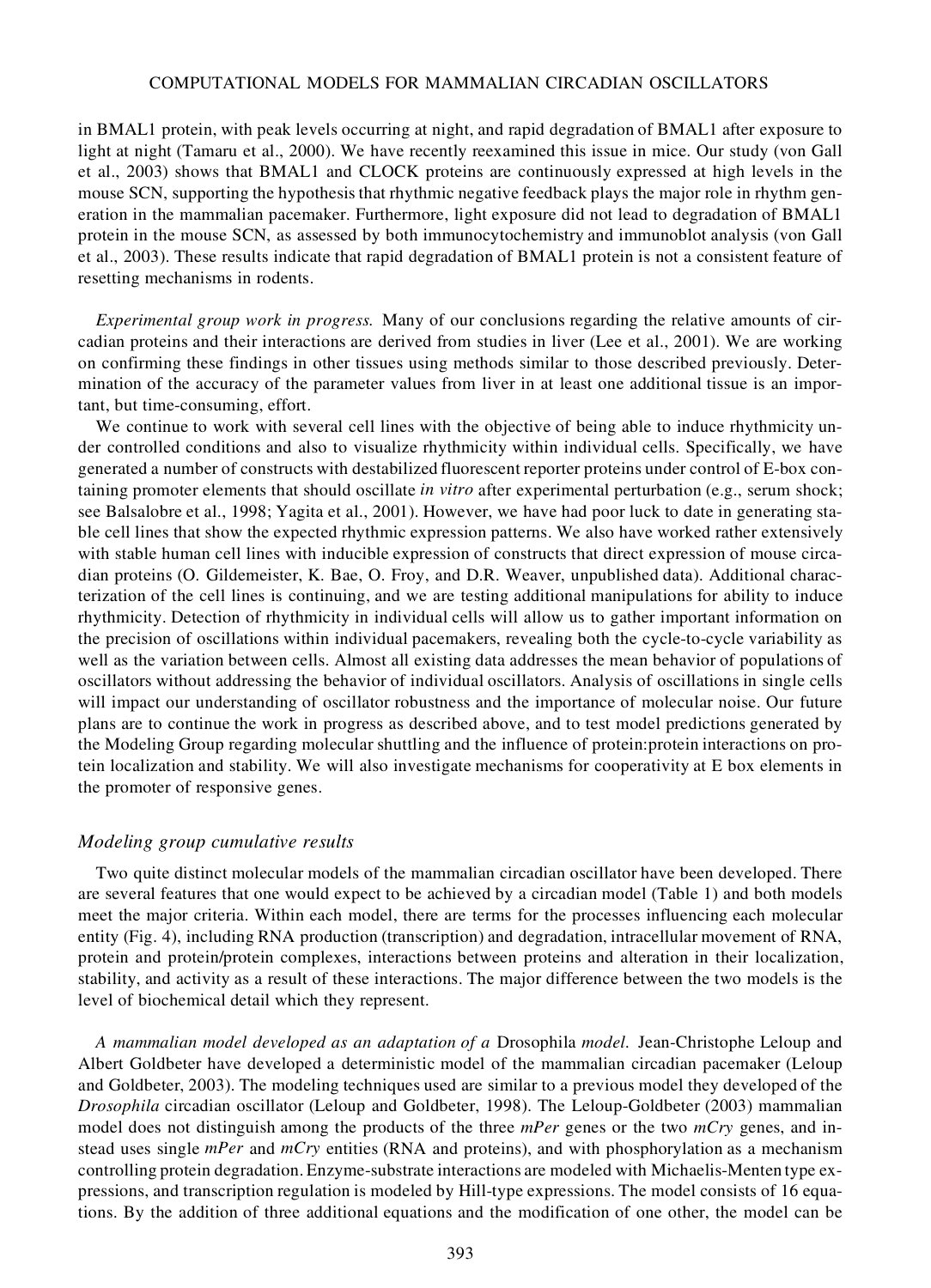| Criterion |                   | Expected model performance                                                                                                                                                              |  |  |  |  |
|-----------|-------------------|-----------------------------------------------------------------------------------------------------------------------------------------------------------------------------------------|--|--|--|--|
|           | 1. Period         | Molecular oscillations occur with a free-running period (tau) of approximately 24 h.                                                                                                    |  |  |  |  |
|           | 2. Phase          | Molecular oscillations occur with appropriate phase relationships to each other in free-<br>(a)<br>running conditions (appropriate $=$ consistent with experimental data or plausible). |  |  |  |  |
|           |                   | Molecular oscillations occur with appropriate phase relationships to each other and to<br>(b)<br>the light-dark cycle.                                                                  |  |  |  |  |
|           | 3. Entrainment    | Input repeated at 24-h intervals results in 24-h periodicity of the molecular oscillations.<br>(a)                                                                                      |  |  |  |  |
|           |                   | The molecular basis for the input to influence molecular oscillations should be based on<br>(b)<br>experimental data.                                                                   |  |  |  |  |
|           | 4. Phase response | Single stimuli lead to alterations in the phase of molecular oscillation.<br>(a)                                                                                                        |  |  |  |  |
|           |                   | The response to a stimulus depends on the phase at which it is administered.<br>(b)                                                                                                     |  |  |  |  |
|           |                   | The molecular basis for the input to influence molecular oscillations should be based on<br>(c)<br>experimental data.                                                                   |  |  |  |  |
|           | 5. Mutations      | Mutations affecting the level or activity of circadian-relevant genes in vivo should produce<br>similar effects on oscillations in silico.                                              |  |  |  |  |

**TABLE 1. DRAFT CRITERIA FOR ASSESSING CIRCADIAN OSCILLATORY MODELS**

modified to include the influence of REV-ERB-alpha on *Bmal1* transcription. Light input to the model is achieved through elevation of *mPer* levels. Two benefits of this approach are the limited number of equations and that the model can also be used as a *Drosophila* model simply by renaming variables and changing the effects of light.



**FIG. 4.** Biochemical processes considered in mammalian model. Processes included in models of the circadian os cillator are RNA transcription, transport and degradation, protein production, protein modification (by phosphorylation), and interactions, degradation, and entry of multimeric complexes into the nucleus. This schematic represents steps for mPER1 protein (square), including interaction with casein kinase (rectangle), leading to phosphorylation (addition of small black "lollipops"), and interaction with mCRY proteins (triangle).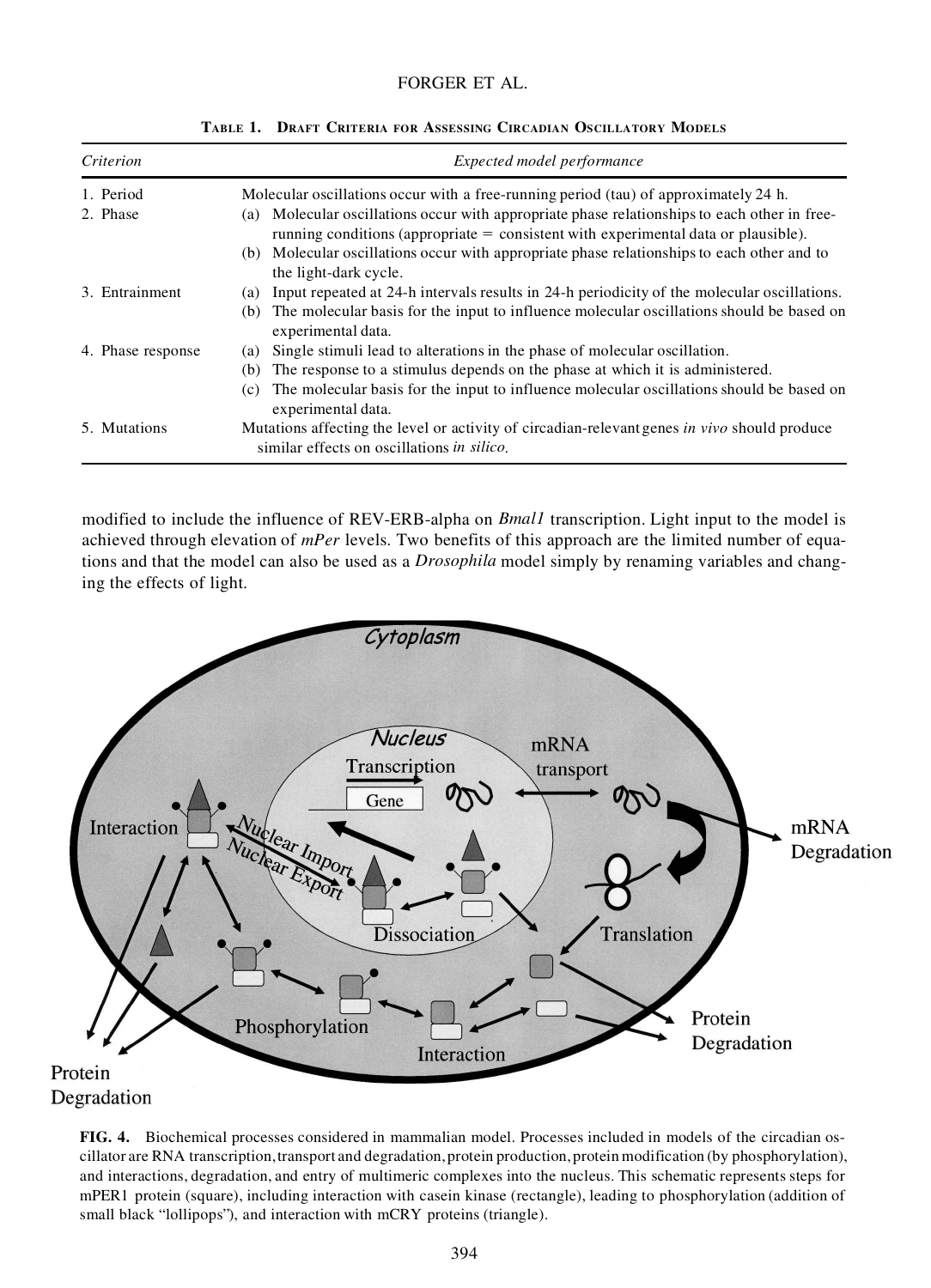#### COMPUTATIONAL MODELS FOR MAMMALIAN CIRCADIAN OSCILLATORS

*Development of a mammalian model based on experimental data.* Recent data on the mammalian circadian oscillator provide a detailed view of transcription regulation, as well as post-translational events, including phosphorylation. To model these data, the actual binding between kinases and substrates must be used instead of Michaelis-Menten dynamics. In addition, data from the experimental group provides a more detailed picture of transcription regulation than Hill-type expressions allows. A new mammalian model (Forger and Peskin, 2003) has been developed which considers these details. The model incorporates a series of 73 equations. The molecular entities tracked in the model include: mPER1, mPER2, mCRY1, mCRY2, and casein kinase I proteins, and their corresponding mRNAs. CLOCK and BMAL1 are constitutively expressed. PER3 is not included in the model, as it appears not to play a role in the core circadian feedback loop (Bae et al., 2001; Shearman et al., 2000a). Where indicated by experimental data, the model considers multiple phosphorylation states of several of these proteins. Incorporating this level of detail allows us to test the differential roles of mPER1 and mPER2 in phase resetting, simulate mutations in individual proteins (e.g., mPER1 or mPER2), and study specific aspects of phosphorylation (e.g., the *tau* mutation) or transcription regulation. This model achieves a good agreement with experimental data (Fig. 5).

*Modeling group future directions.* The major objectives of the Modeling Group in the future will be development of a stochastic version of the Forger-Peskin mammalian model, sensitivity analysis of the model, and mathematical reduction of the model to allow its integration as an input component to an existing model of the human circadian pacemaker and its role in regulating neurobehavioral performance. More specifically, a model exists describing the influence of light on the human circadian pacemaker and on performance (Forger et al., 1999; Jewett and Kronauer, 1998, 1999; Jewett et al., 1999; Kronauer et al., 1999). In a previous modeling and analytical study, Forger and Kronauer (2002) showed how a biochemical circadian clock model (Goldbeter, 1995) had essentially the same behavior as a model describing the influence of light on the human circadian pacemaker (Forger et al., 1999). In line with this study, our project objective is to develop and simplify, then merge the detailed molecular models with this existing performance model. To do this, we will need to conduct extensive analyses to determine the most critical variables to consider in the simplified format. This analysis is ongoing. Our Software Group will participate



**FIG. 5.** Comparison of model predictions with experimental data. Experimental data (points) for the time profile of total mPER levels were generated from data on the mPER1 and mPER2 rhythms in whole cell extracts from mouse liver, determined by quantitative western blotting (Lee et al., 2001). The model predictions are from the mammalian model developed by D.B. Forger and C. Peskin (2003). Shown is model prediction (line) and experimental data (points) in darkness after entrainment to a lighting cycle consisting of 12-h light and 12-h darkness per 24 h. The amplitude and shape of the profile are correctly predicted, and the phase of entrainment of the model accurately reflects the ex perimental data.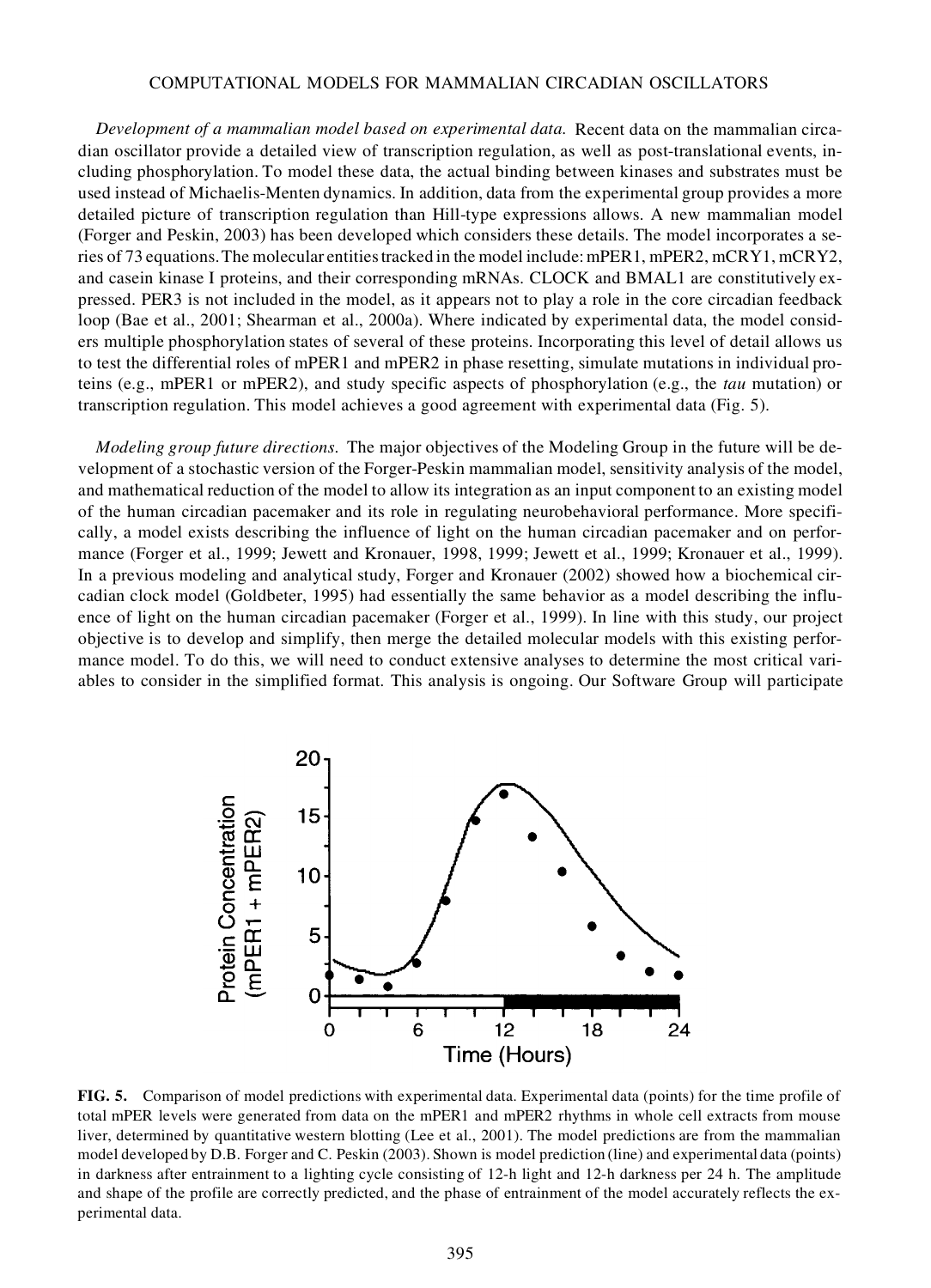through their knowledge of BioSpice tools that may be useful in simplifying the model structure. Additional areas that we intend to pursue in the future include comparison of the two mammalian models, investigation of model behavior in the presence or absence of the REV-ERB-alpha loop, and a more detailed investigation of entrainment mechanisms.

#### *Software group cumulative results*

Software submissions in support of our BioCOMP program effort provide resources to allow the BioSpice community, and eventually the public, to work with published circadian oscillator models. The models currently available through the BioCOMP website are listed in Table 2. Models have been submitted in several formats, consistent with the moving target for development of models and their distribution. Most recently, we have translated three models into SBML as part of our support for BioSPICE agents, in order to allow the agents to pass Experimental Working Group data types or SBML structures between the facilitators or agents. We used both Jigcell and Cellerator (www.aig.jpl.nasa.gov/public/mls/cellerator/) to create SBML-compatible implementations of three published *Drosophila* models (Goldbeter, 1995; Leloup and Goldbeter, 1998; Ueda et al., 2001).

Current software efforts are focused on assisting model development and in preparing the newly developed mammalian models for submission in BioSpice-compatible format. We are also involved in development of user interfaces for the models (Fig. 6).

Our future plans are to (a) continue to submit molecular models to the BioCOMP program according to the current state of the art, and (b) investigate resources available within the BioCOMP program, (c) use these resources to promote modeling efforts, and (d) interact effectively with other groups and developers to identify areas where additional work is needed. As we begin integration of the molecular model with the human performance model, a significant effort will be devoted to identification of BioCOMP resources that will facilitate model development. Areas of major importance include automatic parameter fitting and identifying tools for determining the quality of fit for objective comparison of model predictions with experimental results.

The Software Group (Dennis Dean and Katherine Gurdziel) will remain instrumental in our efforts to make circadian oscillatory models available in a BioSpice environment and in a user-friendly format. This will include providing examples of the user interfaces and also gathering feedback from biologists on the "accessibility" of BioCOMP program resources.

# **DISCUSSION**

The circadian oscillator represents a useful test case for the principle underlying the BioCOMP program. A relatively circumscribed set of molecular and genetic interactions leads to a biological event, oscillation, with a period of approximately 24 h. The oscillations of individual cells are representative of oscillatory mechanisms that occur at the organismal level. Furthermore, these oscillations have important functional

| Model                      | <i>Species</i> | Matlab | <i>SBML</i> | <i>Parameters</i> | Documentation |
|----------------------------|----------------|--------|-------------|-------------------|---------------|
| Goldbeter, 1995            | Drosophila     |        |             |                   |               |
| Leloup and Goldbeter, 1998 | Drosophila     |        |             |                   |               |
| Ueda et al., 2001          | Drosophila     |        |             |                   |               |
| Leloup and Goldbeter, 1999 | Drosophila     |        |             | $++$              |               |
| Leloup and Goldbeter, 2003 | Mammalian      |        |             |                   |               |
| Forger and Peskin, 2003    | Mammalian      |        |             |                   |               |

**TABLE 2. CIRCADIAN MODELS IN THE NEURORHYTHMS AREA OF THE SANDBOX**

1, Information currently posted to the NeuroRhythms section of the BioSpice website.

+ +, Both Chaos and Birhythmicity parameter sets are included.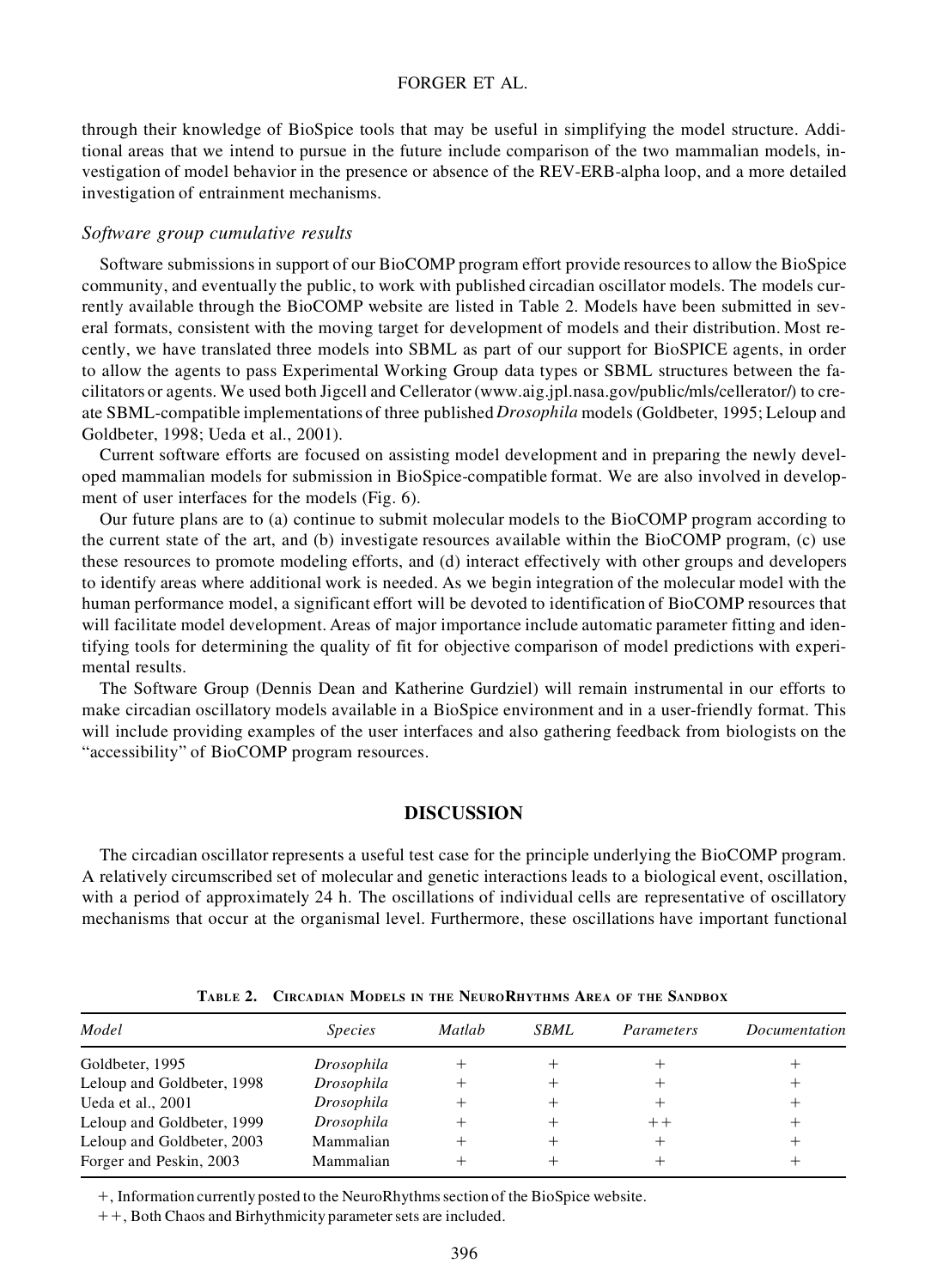

**FIG. 6.** Representative circadian model user interface created in Matlab. Representative "screenshots" depicting the User Interface for the Goldbeter (1995) *Drosophila* model. (**A**) Parameter input screen. (**B**) Output screen. Robust circadian rhythmicity in the abundance of the molecular species is present despite a slight change from the default parameter set. The only change from default is that  $k_1$ , the transfer rate of PER into the cytoplasm, has been changed from the default value of 2.0 to 1.9. ( $\bf{C}$ ) The amplitude of rhythmicity is greatly reduced within several cycles when  $\bf{K}_1$ , the Michaelis constant of PER in the cytoplasm, is changed from 2.0 to 0.01. The user interface and models are accessible in the Jewett Team submissions in the NeuroRhythms section of the Sandbox of the BioSPICE website (www.biospice.org). (From D. Dean and K. Gurdziel, unpublished.)

implications. Optimization of work schedules through attention to circadian principles is now more common in the workplace, and the use of timed light exposure to optimize performance and mission readiness offers significant advantages over current pharmacological approaches, such as the use of alertness-promoting stimulants. Thus, we have a cellular model system for experimental analysis and mathematical modeling, with tangible implications for human performance.

Parallel development of mammalian models by our research team and of *Drosophila* models by the Byrne group (Smolen et al., 2001, 2002) within the BioCOMP Program provides important opportunities for interaction and exploration of the specific aspects of model behavior. The group of investigators led by Jim Schwaber focuses on gene regulatory networks and signal transduction events, particularly those occurring after angiotensin receptor activation, a stimulus that can initiate rhythmicity in cultured cells (Nonaka et al., 2001). Environmental light information is conveyed to the SCN oscillator by neurochemical pathways,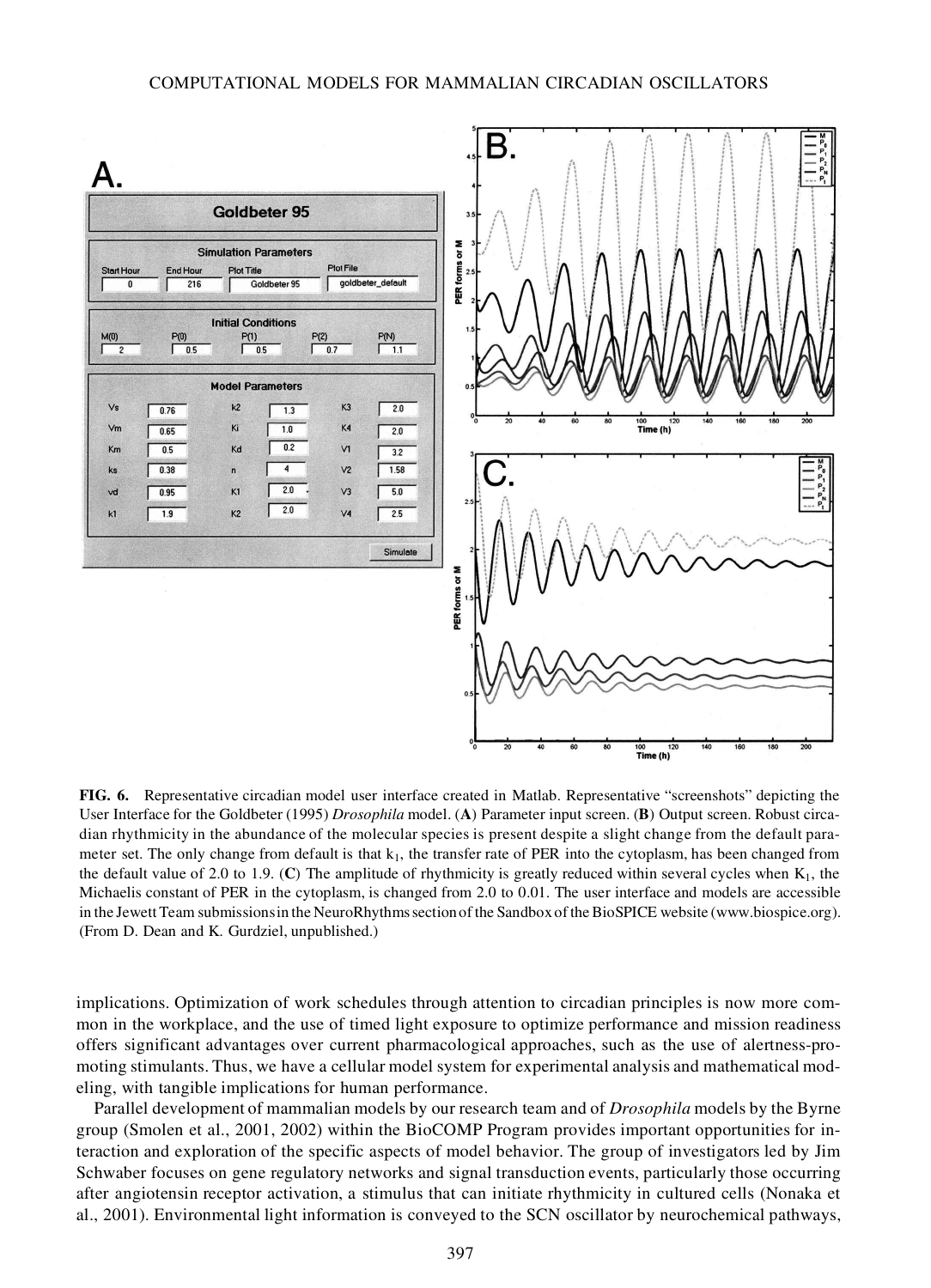leading to activation of signal transduction pathways that convey input from the cell surface into the oscillator, and leading to transcriptional responses. Thus, there is likely overlap in the cellular mechanisms occurring in our experimental models. Furthermore, the Schwaber group has worked with mathematical models of circadian rhythms (Zak et al., 2001). Finally, the Tyson group also has experience with modeling oscillators, including circadian oscillators (Tyson et al., 1999). These groups participate in the NeuroRhythms group, which can be found in the Sandbox on the BioSpice website (www.BioSpice.org), and would be a good starting point for those seeking additional information about recent advances in this area of research.

Our long-term objective is to achieve a comprehensive understanding of the circadian oscillator itself, as well as how light exposure impacts the oscillator. This information should allow identification of novel pharmacological approaches to either stop the clock or reset it with precision, regardless of ambient lighting conditions. Control over the circadian oscillator should promote adaptation to shift work and non– 24-h duty cycles, and minimize the physiological disturbance caused by jet lag.

# **ACKNOWLEDGMENTS**

This effort was sponsored by the Defense Advanced Research Projects Agency (DARPA) and the Air Force Research Laboratory under agreement number F30602-01-2-0554. The U.S. Government is authorized to reproduce and distribute reprints for Government purposes notwithstanding any copyright annotation thereon. D.B. Forger was supported by an NSF pre-doctoral fellowship. J.-C. Leloup is Chargé de recherches du Fonds National de la Recherche Scientifique (F.N.R.S., Belgium). Portions of the Experimental Group work reported here were also supported by NIH grant NS39303 to S.M. Reppert and the Emmy-Noether Programm of the Deutsche Forschungsgemeinschaft to C. von Gall. The contents of this publication are solely the responsibility of the authors and do not necessarily represent the official views of the awarding agencies.

#### **REFERENCES**

- ABE, M., HERZOG, E.D., YAMAZAKI, S., et al. (2002). Circadian rhythms in isolated brain regions. J. Neurosci. **22,** 350–356.
- BAE, K., and WEAVER, D.R. (2003). Light-induced phase shifts in mice lacking mPER1 or mPER2. J. Biol. Rhythms **16,** 123–133.
- BAE, K., JIN, X., MAYWOOD, E.S., et al. (2001). Differential functions of *mPer1*, *mPer2*, and *mPer3* in the SCN circadian clock. Neuron **30,** 525–536.
- BALSALOBRE, A., DAMIOLA, F., and SCHIBLER, U. (1998). Circadian rhythms in isolated brain regions. Cell **93,** 929–937.
- BUNGER, M.K., WILSBACHER, L.D., MORAN, S.M., et al. (2000). *Mop3* is an essential component of the master circadian pacemaker in mammals. Cell **103,** 1009–1017.
- DUNLAP, J.C. (1999). Molecular bases for circadian clocks. Cell **96,** 271– 290.
- ETCHEGARAY, J.P., LEE, C., WADE, P.A., et al. (2003). Rhythmic histone acetylation underlies transcription in the mammalian circadian clock. Nature **421,** 177–182.
- FIELD, M.D., MAYWOOD, E.S., O'BRIEN, J.A., et al. (2000). Analysis of clock proteins in mouse SCN demonstrates phylogenetic divergence of the circadian clockwork and resetting mechanisms. Neuron **25,** 437–447.
- FORGER, D.B., and PESKIN, C.S. (2003). A detailed predictive model of the mammalian circadian clock. Proc. Nat'l. Acad. Sci. USA (in press).
- FORGER, D.B., JEWETT, M.E., and KRONAUER, R.E. (1999). A simpler model of the human circadian pacemaker. J. Biol. Rhythms **14,** 532–537.
- FORGER, D.B., and KRONAUER, R.E. (2002). Reconciling mathematical models of biological clocks by averaging on approximate manifolds. SIAM J. Appl. Math. **62,** 1281.
- GEKAKIS, N., STAKNIS, D., NGUYEN, H.B., et al. (1998). Role of the CLOCK protein in the mammalian circadian mechanism. Science **280,** 1564–1569.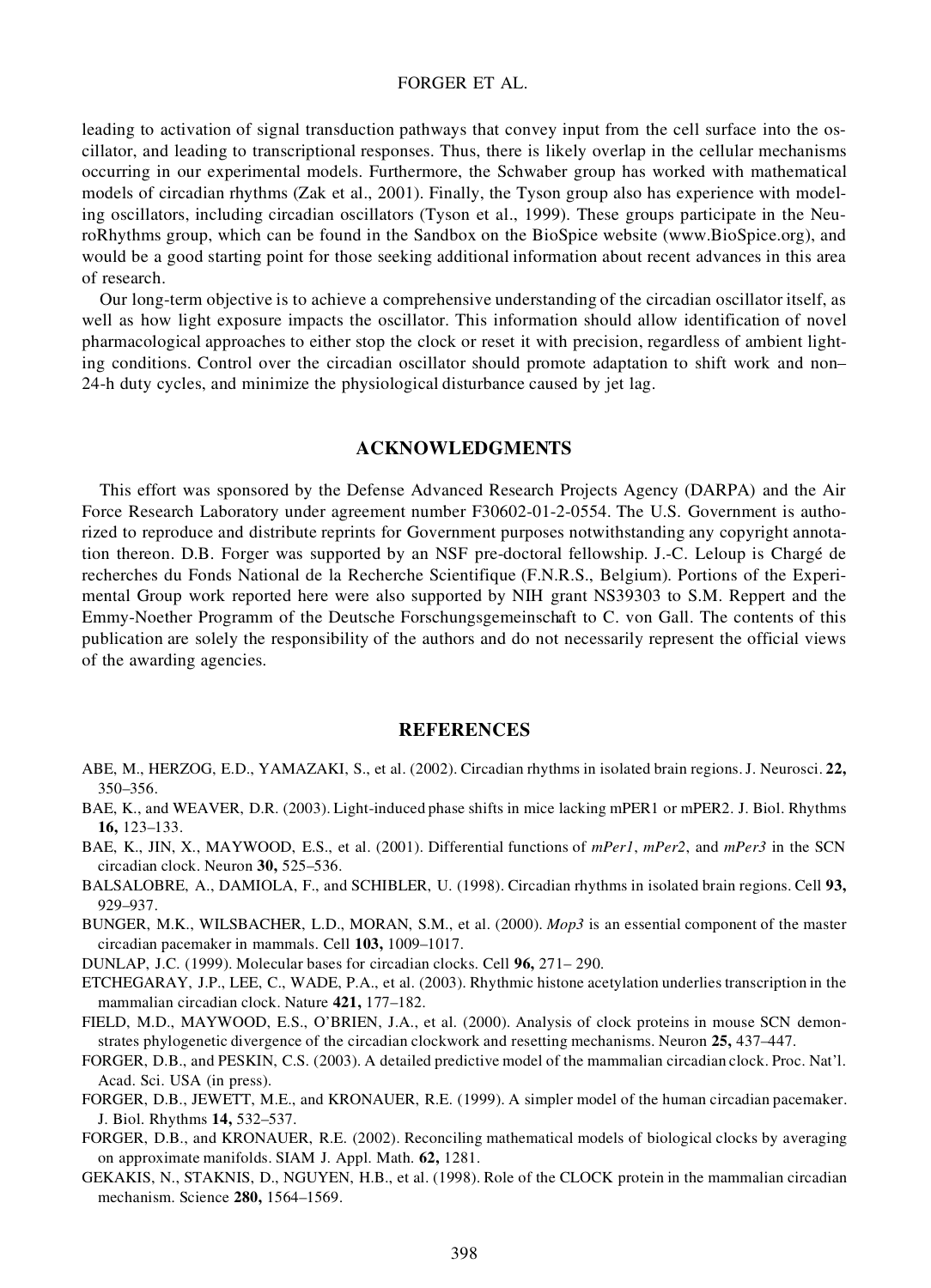#### COMPUTATIONAL MODELS FOR MAMMALIAN CIRCADIAN OSCILLATORS

- GOLDBETER, A. (1995). A model for circadian oscillations in the *Drosophila period* protein (PER). Proc. R. Soc. Lond. B Biol. Sci. **261,** 319–324.
- HASTINGS, M.H., FIELD, M.D., MAYWOOD, E.S., et al. (1999). Differential regulation of mPER1 and mTIM proteins in the mouse suprachiasmatic nuclei: new insights into a core clock mechanism. J. Neurosci. **19,** RC11.
- HERZOG, E.D., TAKAHASHI, J.S., and BLOCK, G.D. (1998). *Clock* controls circadian period in isolated suprachiasmatic nucleus neurons. Nat. Neurosci. **1,** 708–713.
- HOGENESCH, J.B., GU, Y.-Z., JAIN, S., et al. (1998). The basic-helix-loop-helix-PAS orphan MOP3 forms transcriptionally active complexes with circadian and hypoxia factors. Proc. Natl. Acad. Sci. USA **95,** 5474–5479.
- HONMA, S., KAWAMOTO, T., TAKAGI, Y., et al. (2002). Dec1 and Dec2 are regulators of the mammalian molecular clock. Nature **419,** 841–844.
- JEWETT, M.E., and KRONAUER, R.E. (1998). Refinement of a limit cycle oscillator model of the effects of light on the human circadian pacemaker. J. Theor. Biol. **192,** 455–465.
- JEWETT, M.E., and KRONAUER, R.E. (1999). Interactive mathematical models of subjective alertness and cognitive throughput in humans. J. Biol. Rhythms **14,** 588–597.
- JEWETT, M.E., FORGER, D.B., and KRONAUER, R.E. (1999). Revised limit cycle oscillator model of human circadian pacemaker. J. Biol. Rhythms **14,** 493–499.
- JIN, X., SHEARMAN, L.P., WEAVER, D.R., et al. (1999). A molecular mechanism regulating rhythmic output from the suprachiasmatic circadian clock. Cell **96,** 57–68.
- KING, D.P., ZHAO, Y., SANGORAM, A.M., et al. (1997). Positional cloning of the mouse circadian *Clock* gene. Cell **89,** 641–653.
- KUME, K., ZYLKA, M. J., SRIRAM, S., et al. (1999). mCRY1 and mCRY2 are essential components of the negative limb of the circadian clock feedback loop. Cell **98,** 193–205.
- KRONAUER, R.E., FORGER, D.B., and JEWETT, M.E. (1999). Quantifying human circadian pacemaker response to brief, extended, and repeated light stimuli over the phototopic range. J. Biol. Rhythms **14,** 500–515.
- LEE, C., ETCHEGARAY, J.P., CAGAMPANG, F.R., et al. (2001). Posttranslational mechanisms regulate the mam malian circadian clock. Cell **107,** 855–867.
- LELOUP, J.-C., and GOLDBETER, A. (1998). A model for circadian rhythms in *Drosophila* incorporating the formation of a complex between the PER and TIM proteins. J. Biol. Rhythms **13,** 70–87.
- LELOUP, J.-C., and GOLDBETER, A. (1999). Chaos and birhythmicity in a model for circadian oscillations of the PER and TIM proteins in *Drosophila*. J. Theor. Biol. **198,** 445–459.
- LELOUP, J.-C., and GOLDBETER, A. (2003). Toward a detailed computational model for the mammalian circadian clock. Proc. Natl. Acad. Sci. USA **100,** 7051–7056.
- LIU, C., WEAVER, D.R., STROGATZ, S.H., et al. (1997). Cellular construction of a circadian clock: period determination in the suprachiasmatic nuclei. Cell **91,** 855–860.
- NONAKA, H., EMOTO, N., IKEDA, K., et al. (2001). Angiotensin II induces circadian gene expression of clock genes in cultured vascular smooth muscle cells. Circulation **104,** 1746–1748.
- PREITNER, N., DAMIOLA, F., LOPEZ-MOLINA, L., et al. (2002). The orphan nuclear receptor REV-ERB-alpha controls circadian transcription within the positive limb of the mammalian circadian oscillator. Cell **110,** 251–260.
- REPPERT, S.M., and WEAVER, D.R. (2000). Comparing clockworks: mouse versus fly. J. Biol. Rhythms **15,** 357–364.
- REPPERT, S.M., and WEAVER, D.R. (2002). Molecular bases for circadian clocks. Nature **418,** 935–941.
- SCHIBLER, U., RIPPERGER J., and BROWN, S.A. (2003). Peripheral circadian rhythms in mammals: time and food. J. Biol. Rhythms **18,** 250–260.
- SHEARMAN, L.P., JIN, X., LEE, C., et al. (2000a). Targeted disruption of the *mPer3* gene: subtle effects on circadian clock function. Mol. Cell. Biol. **20,** 6269–6275.
- SHEARMAN, L.P., SRIRAM, S., WEAVER, D.R., et al. (2000b). Interacting molecular loops in the mammalian circadian clock. Science **288,** 1013–1019.
- SMOLEN, P., BAXTER, D.A., and BYRNE, J.H. (2002). A reduced model clarifies the role of feedback loops and time delays in the *Drosophila* circadian oscillator. Biophys. J. **83,** 2349–2359.
- SMOLEN, P., BAXTER, D.A., and BYRNE, J.H. (2001). Modeling circadian oscillations with interlocking positive and negative feedback loops. J. Neurosci. **21,** 6644–6656.
- TAMARU, T., ISOJIMA, Y., YAMADA, T., et al. (2000). Light- and glutamate-induced degradation of the circadian oscillating protein BMAL1 during the mammalian clock resetting. J. Neurosci. **20,** 7525–7530.
- TYSON, J.J., HONG, C.I., THRON C.D., et al. (1999). A simple model of circadian rhythms based on dimerization and proteolysis of PER and TIM. Biophys. J. **77,** 2411–2417.
- UEDA, H. R., CHEN, W., ADACHI, A., et al. (2002). A transcription factor response element for gene expression during circadian night. Nature **418,** 534–539.